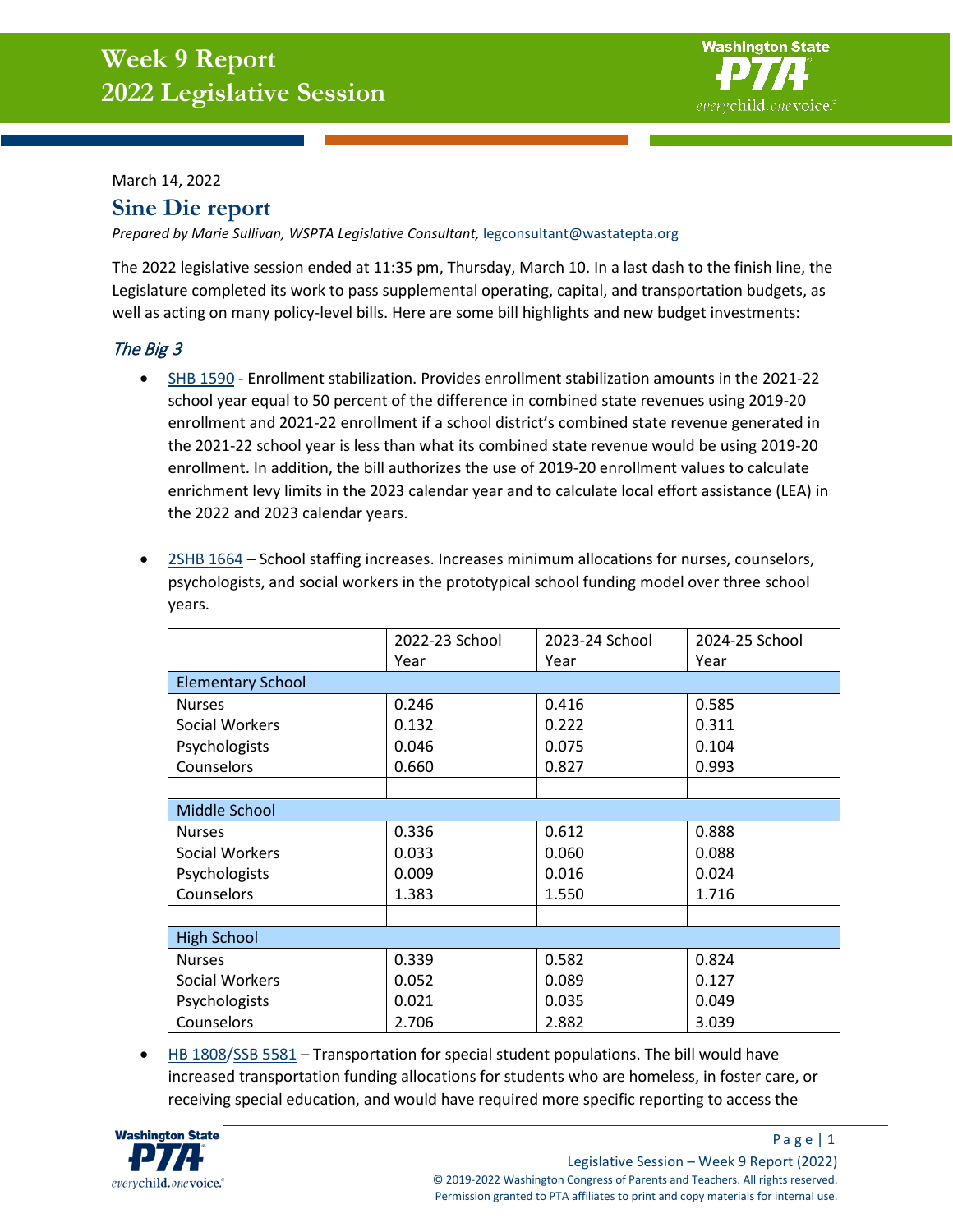funding. Several changes were made to the Senate bill to make it more workable for smaller school districts and those with large geographic transportation routes. The bills died in the opposite chamber. However, \$13 million was provided in the budget for these excess costs.

#### New policies, flexibility

- [E2SHB 1153](https://app.leg.wa.gov/billsummary?BillNumber=1153&Initiative=false&Year=2021) increasing language access to improve family engagement. Starting in the 2023-24 school year, requires most school districts to adopt a language access policy and procedures, and to implement a language access program that meets bill requirements. Also creates a Language Access Technical Assistance program at OSPI and requires establishment of credentialing requirements for spoken and sign language interpreters working in public schools to interpret for students' families.
- [ESHB 1699](https://app.leg.wa.gov/billsummary?BillNumber=1699&Initiative=false&Year=2021) addressing the workforce shortage in school districts. The bill expands the hours PERS, TRS, and SERS retirees may work in a school district from 867 to 1,040 through July 1, 2025. Also, a TRS retiree that retired prior to January 1, 2022 may work up to 1,040 hours per year for a school district with less than 2,000 students as a district superintendent or buildinglevel administrator.
- [E2SHB 1723](https://app.leg.wa.gov/billsummary?BillNumber=1723&Initiative=false&Year=2021) closing the digital equity divide by increasing the accessibility and affordability of telecommunications services, devices, and training. This bill includes multiple elements, including expanding definitions, creation of a digital equity plan, grant program, and permanently establishing the Digital Equity Forum.
- [HB 1834](https://app.leg.wa.gov/billsummary?BillNumber=1834&Initiative=false&Year=2021) offering student absences/mental health days. The bill requires OSPI to develop guidelines for student absence rules and requires OSPI rules to categorize a student absence from school for a mental health reason as an excused absence due to illness, health condition, or medical appointment.
- [SHB 1878](https://app.leg.wa.gov/billsummary?BillNumber=1878&Initiative=false&Year=2021) extending Community Eligibility Program requirements for school meals. The bill expands the CEP mandatory participation requirements to all public schools with an identified student percentage of 40 percent, or lower if permitted by federal law, and requires school districts, to the extent practicable, to group schools for the purpose of maximizing the number of schools eligible to participate in the CEP. Funding of \$21 million was provided to cover any funding shortfalls caused by the new requirement.
- [SB 5252](https://app.leg.wa.gov/billsummary?BillNumber=5252&Initiative=false&Year=2021) improving consultation between school districts and federally recognized Tribes. The bill includes developing a tribal consultation training and schedule for school board directors and staff who work closely with Native American students. The bill also requires, beginning in 2023, WSSDA to convene annually meetings regionally and invite tribal councils from federally recognized tribes in the region to establish government-to-government relationships and dialogue to discuss issues of mutual concern, including how to close the achievement gap, creating an inclusive learning environment, and creating an understanding of the importance of adopting curriculum that includes tribal experiences and perspectives.
- [SSB 5376](https://app.leg.wa.gov/billsummary?BillNumber=5376&Initiative=false&Year=2021) promoting awareness of the Governor's Office of the Education Ombuds. The bill requires districts to share information about the Education Ombuds with students, parents and care givers.

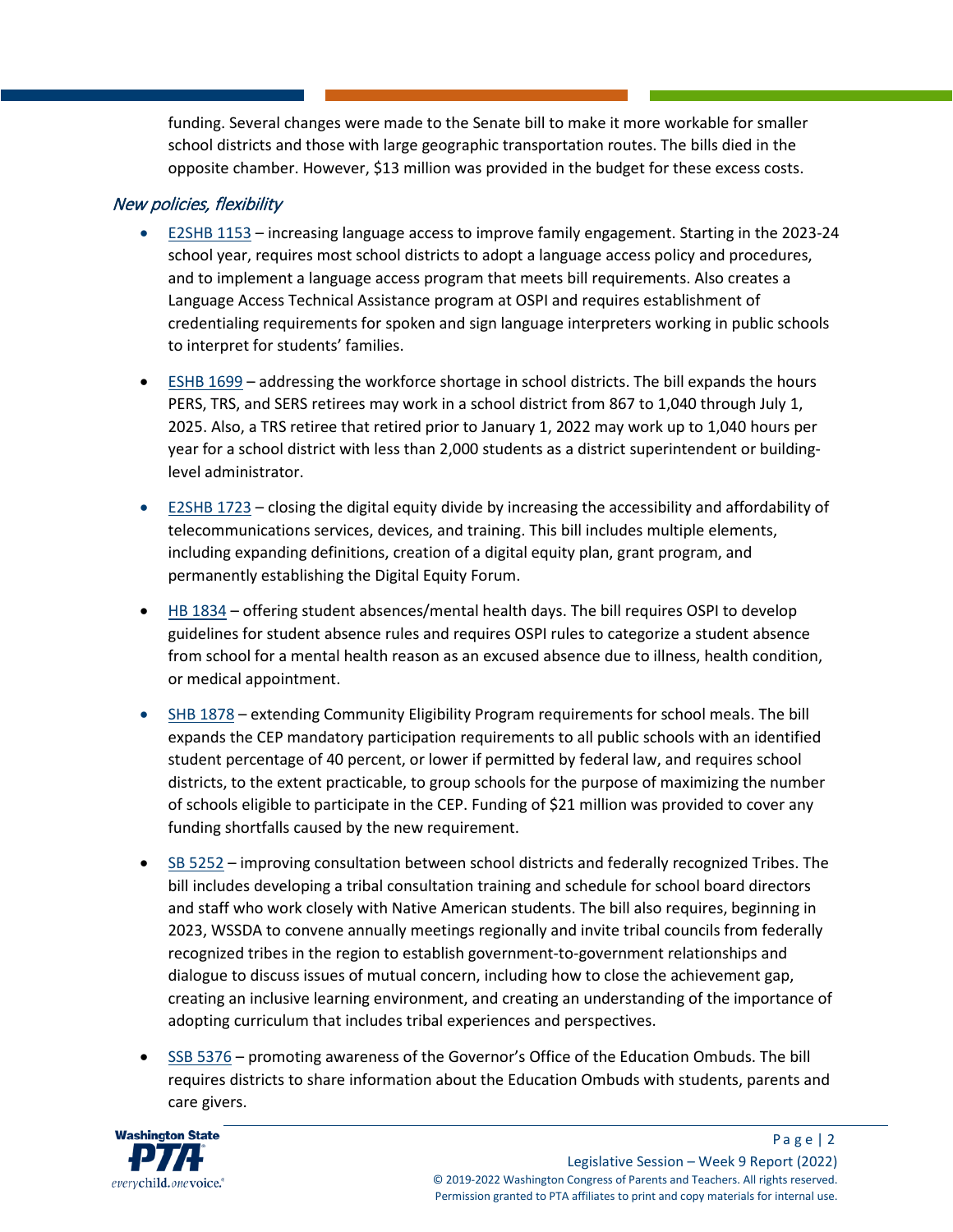- [2SSB 5720](https://app.leg.wa.gov/billsummary?BillNumber=5720&Initiative=false&Year=2021) providing grants to improve financial literacy. Funding is provided to the Financial Education Public-Private Partnership to establish a grant program to improve integrating financial literacy education into PD for certificated staff. Requires school districts, by March 1, 2023, to adopt one or more goals for expanding financial education instruction to students in their district. Model goals will have been developed by the Partnership by September 1, 2022.
- [ESSB 5878](https://app.leg.wa.gov/billsummary?BillNumber=5878&Initiative=false&Year=2021) expanding arts instruction throughout K-12. Beginning in the 2023-24 school year, school districts with more than 200 enrolled students must offer regular instruction in at least one visual art or at least one performing art throughout the academic school year. Each student must receive instruction in at least one arts discipline throughout their K-8 education experience. For grades 9 through 12, all students must be given the opportunity to take arts coursework each academic year. The bill makes certain requirements for teacher qualifications but allows for some flexibility for a person who holds a limited teaching certificate to provide arts instruction.
- [SSB 5790](https://app.leg.wa.gov/billsummary?BillNumber=5790&Initiative=false&Year=2021) requires DSHS to establish a School to Work Program in all counties to connect students with intellectual and developmental disabilities who are receiving high school transition services to supported employment services. The bill requires OSPI to submit a list of students receiving special education services to various state agencies at least three years before the student leaves the school system, and a student's transition plan included in the student's IEP must be aligned with the student's High School and Beyond Plan.
- [SSB 5933](https://app.leg.wa.gov/billsummary?BillNumber=5790&Initiative=false&Year=2021) establishing a school seismic safety grant program. (Includes \$100 million appropriation)

# Preventing gun violence and suicide

After five sessions, the legislature successfully passed a bill that would limit high-capacity magazines to no more than 10 rounds of ammunitio[n ESSB 5078](https://app.leg.wa.gov/billsummary?BillNumber=5078&Year=2021&Initiative=false) passed the Senate 28-20 and the House 55-42. It was the final bill to leave the House chambers on March 4<sup>th</sup> after more than three hours of debate.

Also passing this year are:

- [ESHB 1630](https://app.leg.wa.gov/billsummary?BillNumber=1630&Initiative=false&Year=2021) establishing restrictions on the possession of weapons in certain locations.
- [ESHB 1705](https://app.leg.wa.gov/billsummary?BillNumber=1705&Initiative=false&Year=2021) limiting "ghost" guns, including untraceable firearms and untraceable unfinished frames and receivers that can be used to manufacture or assemble untraceable firearms, with certain exceptions.

# Increasing access and affordability in post-secondary education

- [E2SHB 1736](https://app.leg.wa.gov/billsummary?BillNumber=1736&Initiative=false&Year=2021) establishing a state student loan program to resident students with financial need pursuing undergraduate or high-demand graduate programs (\$150 million appropriated).
- [HB 1805](https://app.leg.wa.gov/billsummary?BillNumber=1805&Initiative=false&Year=2021) allows the Washington State Opportunity Scholarship Program to accept advanced degree students who exceed 125 percent of the state median income if they demonstrate financial need through other factors and includes registered apprenticeships under the Professional Technical Degree and Certificate Program (\$9 million appropriated for the publicprivate partnership).

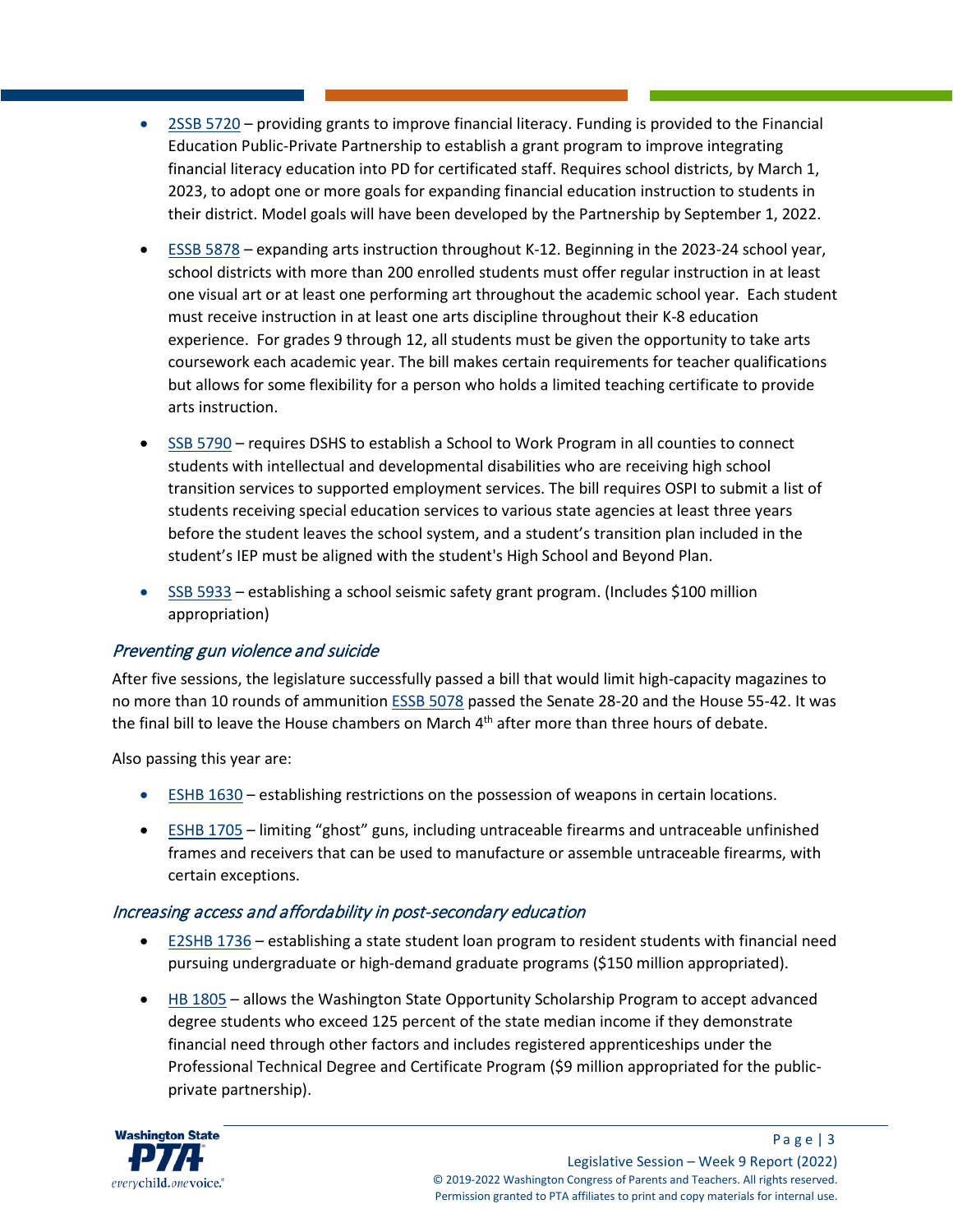- [2SHB 1835](https://app.leg.wa.gov/billsummary?BillNumber=1835&Initiative=false&Year=2021) creating outreach and completion initiatives to increase postsecondary enrollment; marketing programs and other elements administered by the Washington State Achievement Council.
- [2SSB 5789](https://app.leg.wa.gov/billsummary?BillNumber=5789&Initiative=false&Year=2021) creating the Washington Career and College Pathways Innovation Challenge program to meet statewide attainment goals through the use of local and regional partnerships.

#### 2022 Supplemental Operating budget

Due to strong revenue collections and federal funding, the supplemental operating budget and two-year spending plan for 2021-23 is increased to \$64.1 billion. Major changes this year included a \$2 billion transfer from the operating budget to the Move Ahead Washington transportation revenue package and \$650 million to the 2022 supplemental capital budget. Specifically, the supplemental operating budget increased spending by \$3.2 billion to address educational funding needs, behavioral health and workforce needs, long-term care, COVID recovery for businesses, industry sectors and individuals, and homelessness. Additionally, the operating budget includes significant investments in affordable housing and salmon recovery (typically capital budget).

The negotiated 2022 operating budget [\(ESSB 5693\)](https://app.leg.wa.gov/billsummary?BillNumber=5693&Initiative=false&Year=2021) includes the following big-ticket (and smaller) investments in K-12 (dollars are from State General Fund unless otherwise specified):

| \$346.4 million (federal) | Enrollment stabilization (apportionment and local effort assistance)<br>(HB 1590)                                                                                                                                                                                                                                                                                                                                                                                               |  |
|---------------------------|---------------------------------------------------------------------------------------------------------------------------------------------------------------------------------------------------------------------------------------------------------------------------------------------------------------------------------------------------------------------------------------------------------------------------------------------------------------------------------|--|
|                           |                                                                                                                                                                                                                                                                                                                                                                                                                                                                                 |  |
| \$236 million             | School employee compensation inflation adjustments; 5.5% IPD for<br>the 2022-23 school year                                                                                                                                                                                                                                                                                                                                                                                     |  |
|                           |                                                                                                                                                                                                                                                                                                                                                                                                                                                                                 |  |
| \$90 million              | Increases in school staffing for school nurses, counselors,<br>psychologists, and social workers (HB 1664)                                                                                                                                                                                                                                                                                                                                                                      |  |
|                           |                                                                                                                                                                                                                                                                                                                                                                                                                                                                                 |  |
| \$28.1 million (federal)  | LAP Hold Harmless - additional funds for the following:<br>High poverty-based allocations in the 2022-23 school year<br>for schools not eligible in the 2022-23 school year that<br>were eligible for the high-poverty allocation in the 2021-22<br>school year; and<br>For districts if the October LAP percentage in 2019-20 is<br>$\bullet$<br>higher than it would be under the statutory formula for<br>2022-23, LAP is allocated using the 2019-20 percentage<br>instead. |  |
|                           |                                                                                                                                                                                                                                                                                                                                                                                                                                                                                 |  |
| \$21.8 million (federal)  | Additional food assistance programs: \$18.2 million for acquisition<br>of unprocessed or minimally processed domestic food for supply<br>chain issues; and \$3.6 million for food assistance purchases.                                                                                                                                                                                                                                                                         |  |

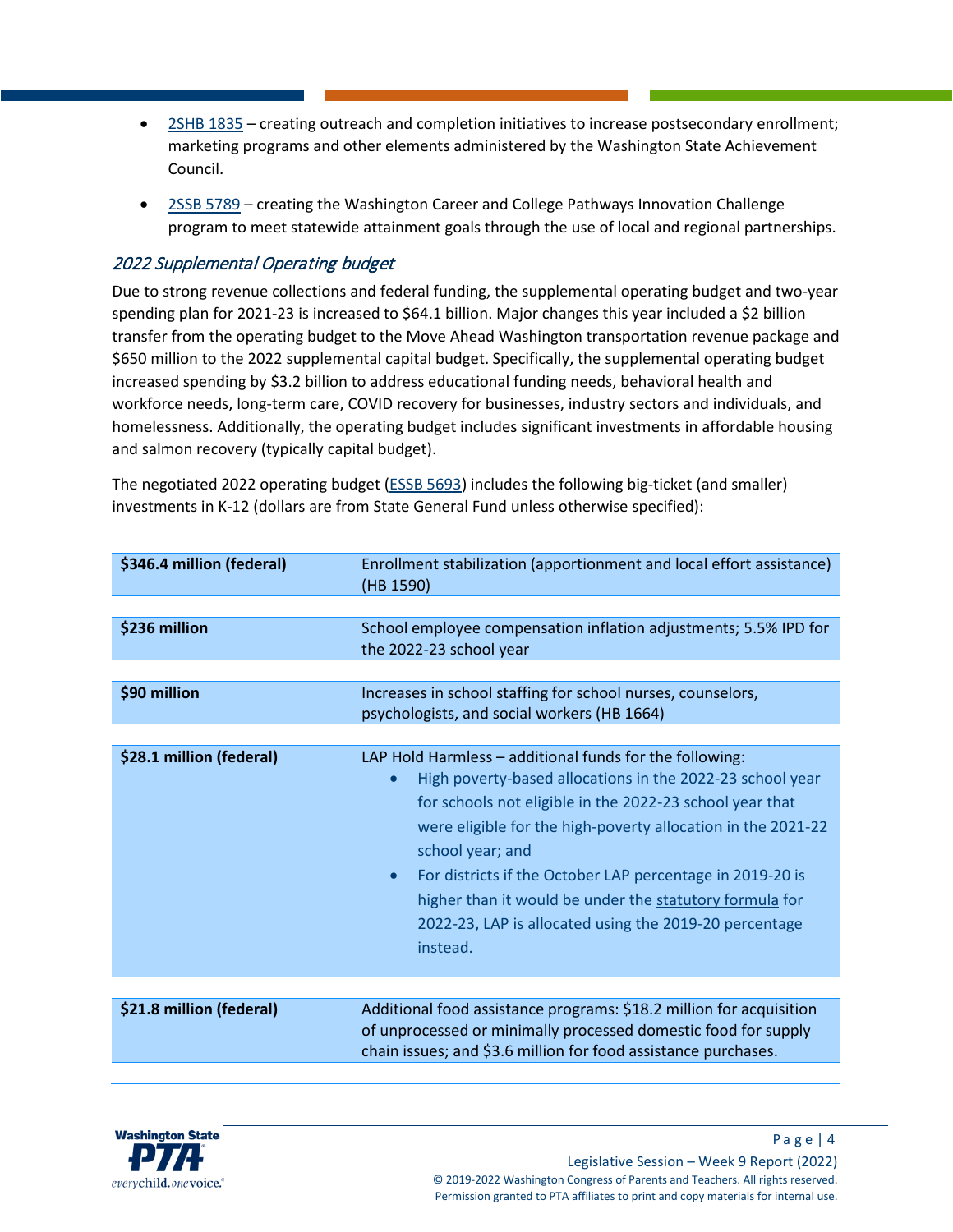| \$21.6 million                                               | Reimbursements to school districts for schools and groups of<br>schools required to participate in the federal Community Eligibility<br>Program (HB 1878) for meals not reimbursed at the federal free<br>meal rate.                                                                                                                                                                                                                                                  |
|--------------------------------------------------------------|-----------------------------------------------------------------------------------------------------------------------------------------------------------------------------------------------------------------------------------------------------------------------------------------------------------------------------------------------------------------------------------------------------------------------------------------------------------------------|
| \$13 million                                                 | Transportation safety net funding for "special passengers." To be<br>eligible, a district must apply for funds by May 1, 2022, and include<br>the district's anticipated excess costs through the end of the<br>current school year. While "special passengers" isn't defined, it is<br>expected to mean students identified under McKinney-Vento;<br>students in the foster care system; and students with IEPs with<br>additional transportation needs.             |
| \$10 million                                                 | Outdoor education funding (HB 2078)                                                                                                                                                                                                                                                                                                                                                                                                                                   |
|                                                              |                                                                                                                                                                                                                                                                                                                                                                                                                                                                       |
| \$8.3 million (Opportunity<br><b>Pathways Account-State)</b> | Funding is provided to support small districts, charter schools, and<br>state-tribal compact schools that meet certain criteria. For schools<br>with less than 750 students enrolled in urban and suburban areas,<br>if the budgeted 2021-22 general fund expenditures are less than<br>\$18,000 per pupil, then the district or school receives the lesser of<br>\$1,692 per pupil or the amount needed to bring the district or<br>school up to \$18,000 per pupil. |
|                                                              |                                                                                                                                                                                                                                                                                                                                                                                                                                                                       |
| \$4.5 million                                                | Additional funding is provided to support school district changes to<br>Native American School Mascots (total FY23: \$5.3 million)                                                                                                                                                                                                                                                                                                                                    |
|                                                              |                                                                                                                                                                                                                                                                                                                                                                                                                                                                       |
| \$2 million                                                  | Financial literacy grants (SB 5720)                                                                                                                                                                                                                                                                                                                                                                                                                                   |
| \$1.45 million                                               | Four days of training for new paraeducators (training within their<br>first year of hire)                                                                                                                                                                                                                                                                                                                                                                             |
| \$1 million                                                  | Intensive tutoring support; grants are to recruit, train and hire<br>tutors to provide 1:1 service for students impacted by learning loss.                                                                                                                                                                                                                                                                                                                            |
| \$700,000                                                    | Grants of up to \$2,000 each for professional development or<br>mentoring, assessment fees, or paid time to attend training or<br>courses for interpreters of students who are deaf or hearing<br>impaired.                                                                                                                                                                                                                                                           |